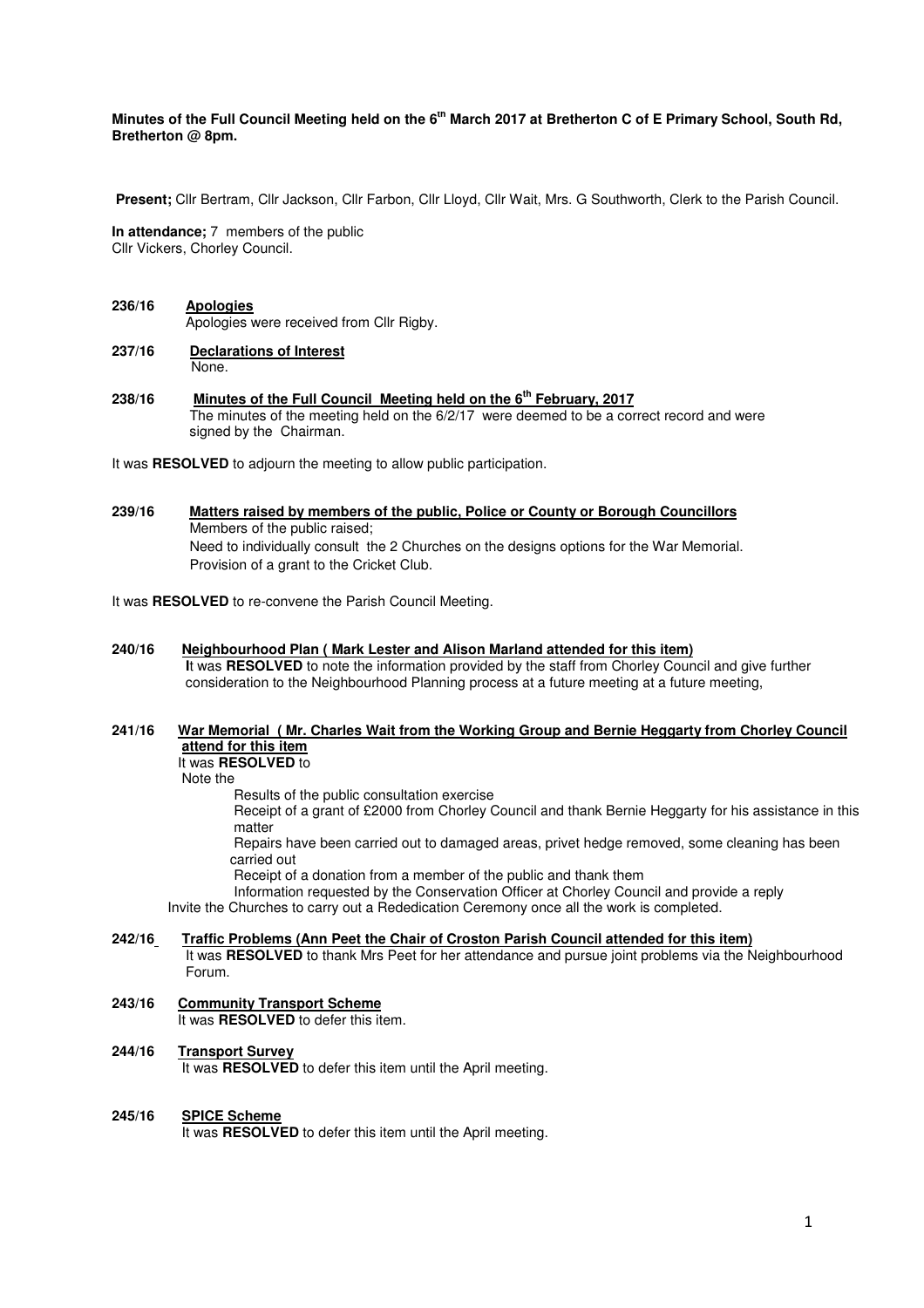## **246/16 Best Kept Village Competition 2017**

 It was **RESOLVED** to. Enter the competition and identify the Certificate of Merit Entries Note the preparation work being undertaken'.

# **247/16 Planning Applications:**

| Ref            | Location                                                           | <b>Details</b>                                                         | <b>Decision</b>                                                                                                  |
|----------------|--------------------------------------------------------------------|------------------------------------------------------------------------|------------------------------------------------------------------------------------------------------------------|
| 17/00114/FULHH | Over Hall Nook South<br>Road Bretherton Leyland<br><b>PR26 9AB</b> | Erection of a single storey rear<br>extension.                         | It was <b>RESOLVED</b> to<br>make no comment.                                                                    |
| 17/00031/FULHH | Smithy Cottage, Eyes<br>Lane, Bretherton                           | Demolition of existing barn and<br>erection of replacement outbuilding | It was RESOLVED to<br>highlight to Chorley<br>Council that the<br>property lies within the<br>Conservation Area. |

# **248/16 Finance**

# **248.01/16 Payment**

 It was **RESOLVED** to pay the following invoice. The invoices having been inspected/authorized by **Cllr Lloyd and Cllr Jackson.** 

| Cheque<br>No. | Recipient                                   | <b>Description</b>          | <b>Amount</b> |
|---------------|---------------------------------------------|-----------------------------|---------------|
| 1466          | Glenys Southworth                           | February Salary             | 167-21        |
| 1467          | Glenys Southworth                           | <b>February Expenses</b>    | 49-04         |
| 1468          | Wignalls Landscapes                         | Work undertaken in February | 312-80        |
| 1469          | Lancashire Association of Local<br>Councils | Subscription                | 123-58        |

#### **248.02/16 Monitoring Statement**

It was **RESOLVED** that the monitoring statement for the period to the 28/2/17 be approved and the Chairman signed the statement on behalf of the Parish Council.

### **249/16 Precept 2017-18**

It was **RESOLVED** to agree the response to Chorley Council as set out in Appendix A.

### **250/16 Planning Advice**

It was **RESOLVED** to identify advice which may be available via the Lancashire Association of Local Councils.

### **251/16 Spring Newsletter**

It was **RESOLVED** to agree the contents of the Newsletter, the Closing Date for items being the 21/3/17.

### **252/16 Provision of a Village Hall**

It was **RESOLVED** to note the information provided.

### **253/16 Speed of cars on North and South Rd**

It was RESOLVED to note that the SPID had been repaired.

#### **254/16 Layfield Charity**

 It was **RESOLVED** to inform the Secretary that the representatives from Bretherton are. Kris Jolley, Tommy Wilson and Cllr Lloyd.

# **255/16 Future Village Events**

It was **RESOLVED** to note the activities being planned.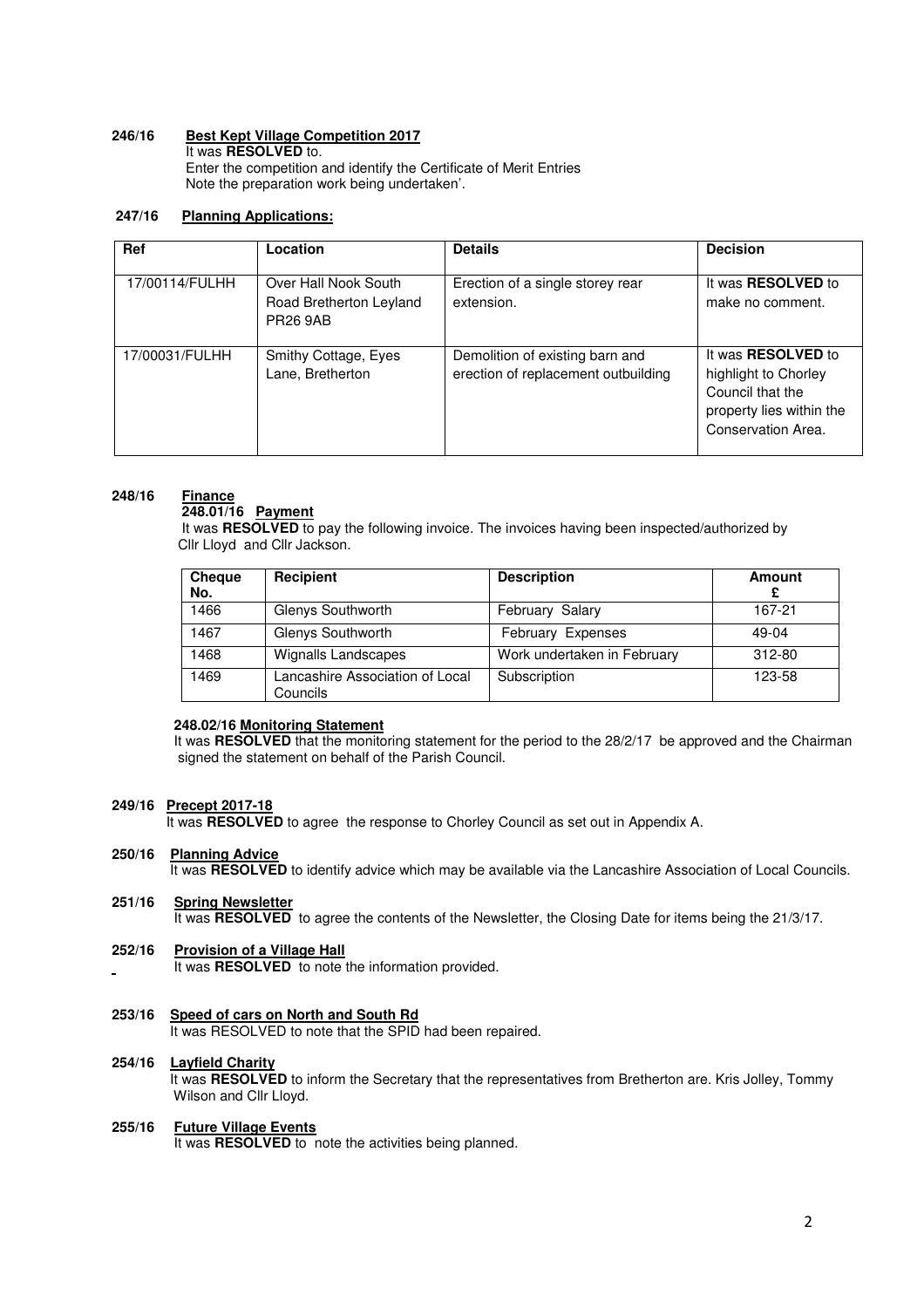#### **256/16 Geocache Placement**

It was RESOLVED to agree to a request for a placement in the adopted Telephone Kiosk.

- **257/16 Consultation on Private Sector Housing Assistance Policy**  It was **RESOLVED** to respond the Consultation.
- **258/16 South Ribble Green Belt Infill; Supplementary Planning Document**  It was **RESOLVED** to note the contents of the document.
- **259/16 Rural Community Grant**  It was **RESOLVED** to consider applying for a grant based on the coordination of volunteers.
- **260/16 Decisions taken by Chair in conjunction with the Clerk.**  It was **RESOLVED** to note the decision.
- **261/16 Air Ambulance Request for a donation**  It was **RESOLVED** not to make a donation.

#### **262/16 Date of next Meeting**

The next full Parish Council meeting will take place on Monday 3/4/17 at 8pm at Bretherton Endowed C of E Primary School.

There being no further business the Chairman closed the meeting at 10.20 pm.

Signed………………………………………………………

Position……………………………………………………..

Date…………………………………………………………